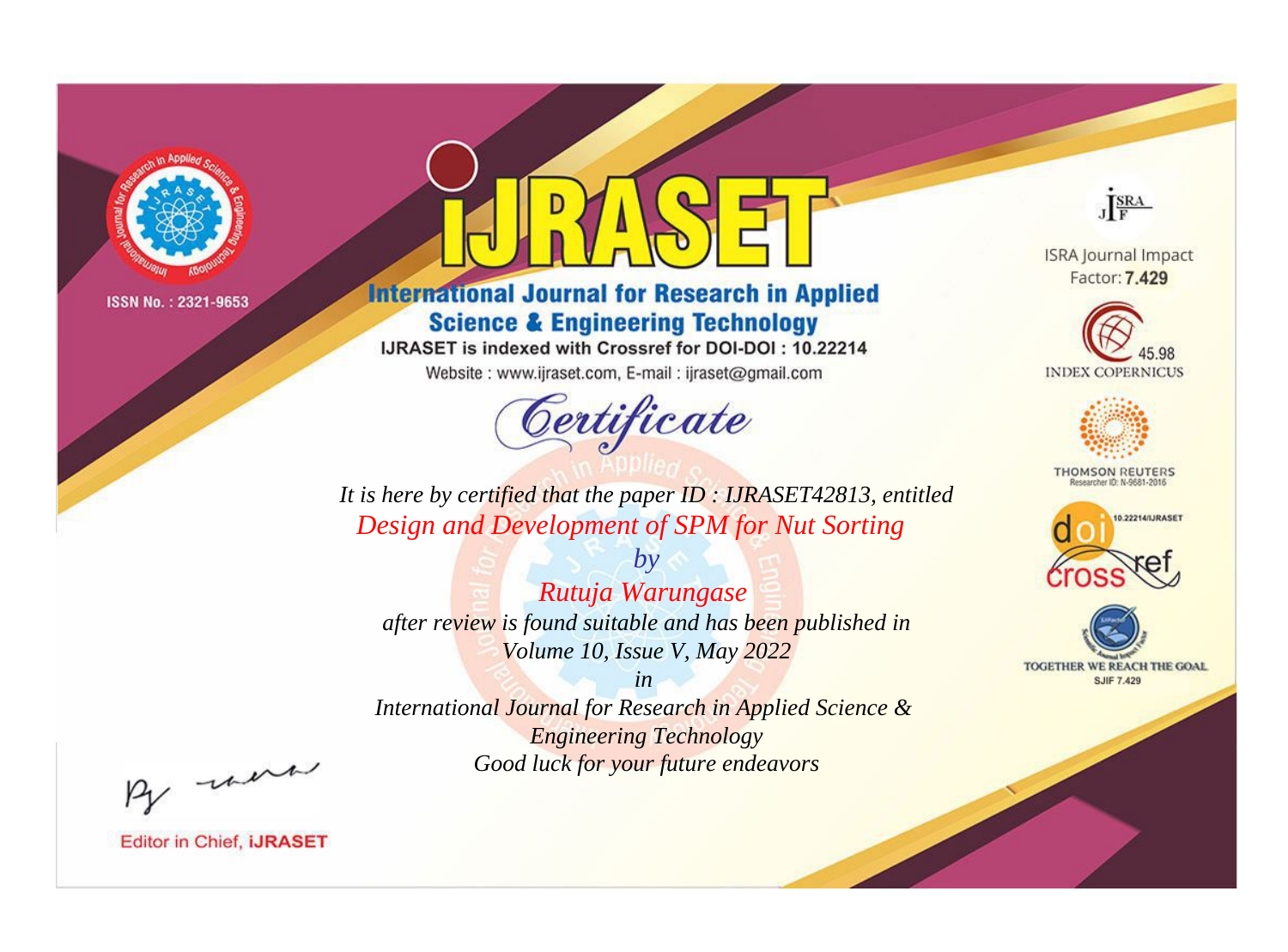

# **International Journal for Research in Applied Science & Engineering Technology**

IJRASET is indexed with Crossref for DOI-DOI: 10.22214

Website: www.ijraset.com, E-mail: ijraset@gmail.com



JERA

**ISRA Journal Impact** Factor: 7.429





**THOMSON REUTERS** 



TOGETHER WE REACH THE GOAL **SJIF 7.429** 

*It is here by certified that the paper ID : IJRASET42813, entitled Design and Development of SPM for Nut Sorting*

*Shreya Shinde after review is found suitable and has been published in Volume 10, Issue V, May 2022*

*by*

*in* 

*International Journal for Research in Applied Science & Engineering Technology Good luck for your future endeavors*

By morn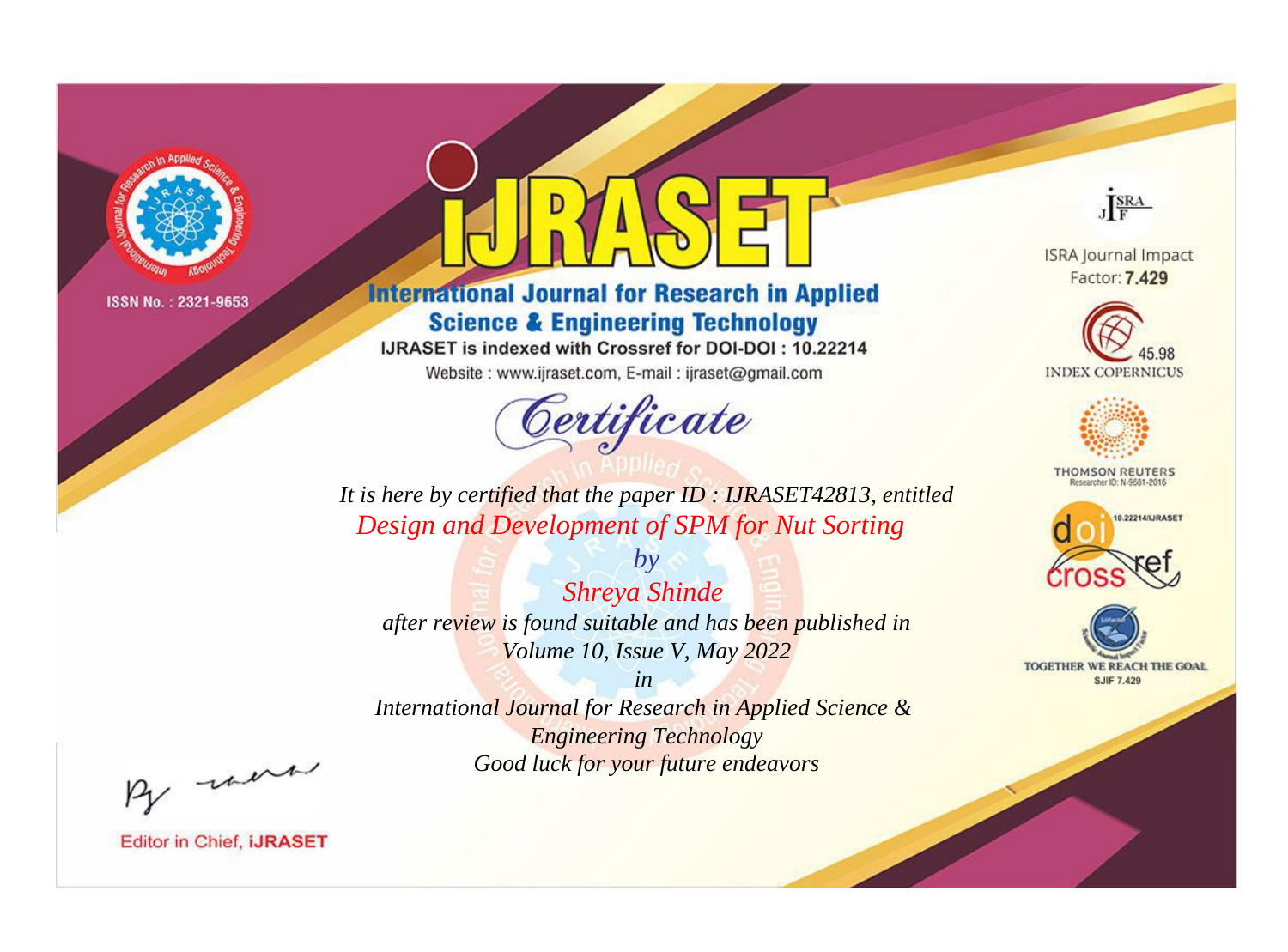

# **International Journal for Research in Applied Science & Engineering Technology**

IJRASET is indexed with Crossref for DOI-DOI: 10.22214

Website: www.ijraset.com, E-mail: ijraset@gmail.com



JERA

**ISRA Journal Impact** Factor: 7.429





**THOMSON REUTERS** 



TOGETHER WE REACH THE GOAL **SJIF 7.429** 

It is here by certified that the paper ID: IJRASET42813, entitled Design and Development of SPM for Nut Sorting

 $b\nu$ **Dhanashree Thorat** after review is found suitable and has been published in Volume 10, Issue V, May 2022

 $in$ International Journal for Research in Applied Science & **Engineering Technology** Good luck for your future endeavors

By morn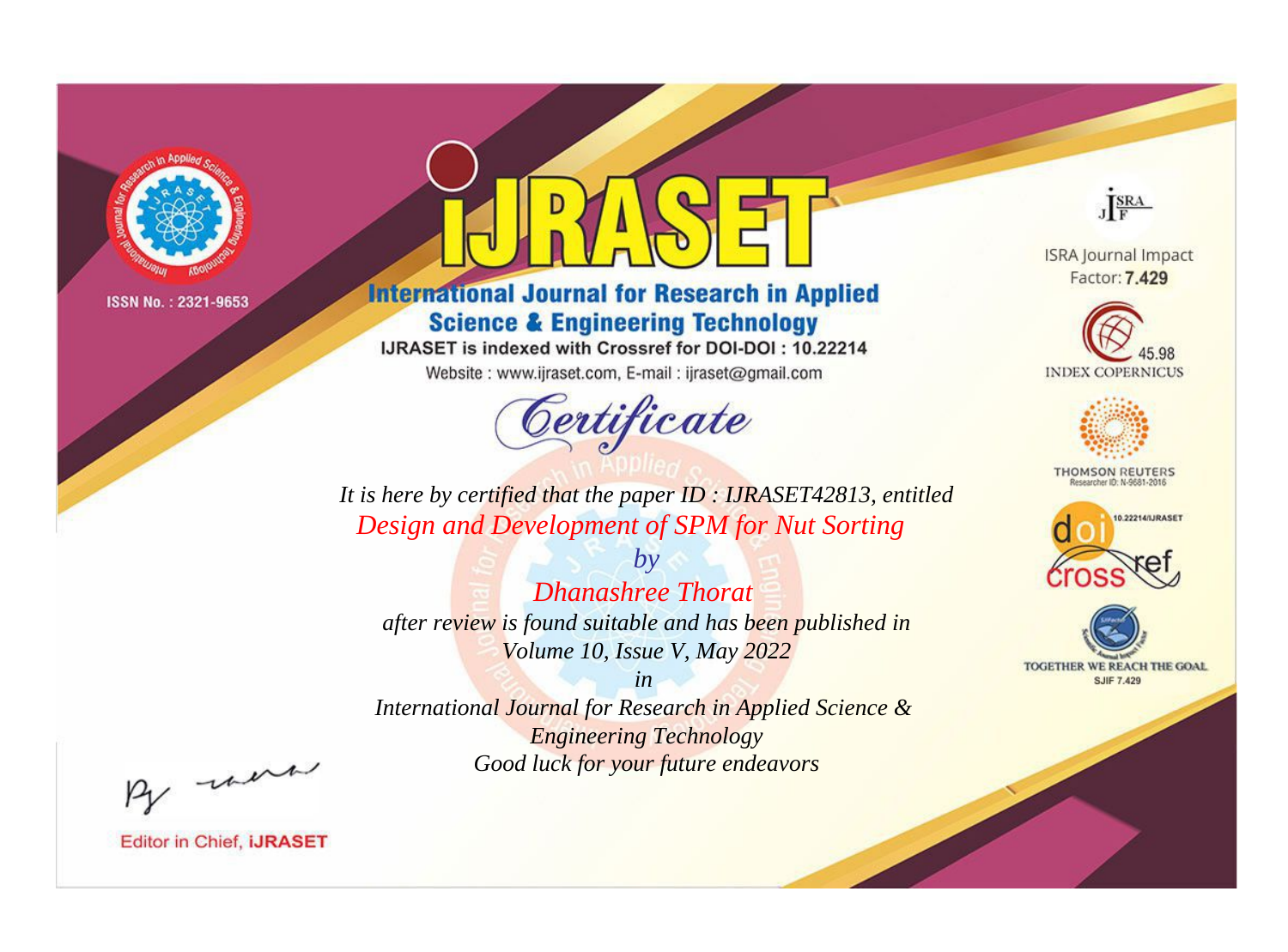

# **International Journal for Research in Applied Science & Engineering Technology**

IJRASET is indexed with Crossref for DOI-DOI: 10.22214

Website: www.ijraset.com, E-mail: ijraset@gmail.com



JERA

**ISRA Journal Impact** Factor: 7.429





**THOMSON REUTERS** 



TOGETHER WE REACH THE GOAL **SJIF 7.429** 

*It is here by certified that the paper ID : IJRASET42813, entitled Design and Development of SPM for Nut Sorting*

*Dhanishtha Patole after review is found suitable and has been published in Volume 10, Issue V, May 2022*

*by*

*in* 

*International Journal for Research in Applied Science & Engineering Technology Good luck for your future endeavors*

By morn